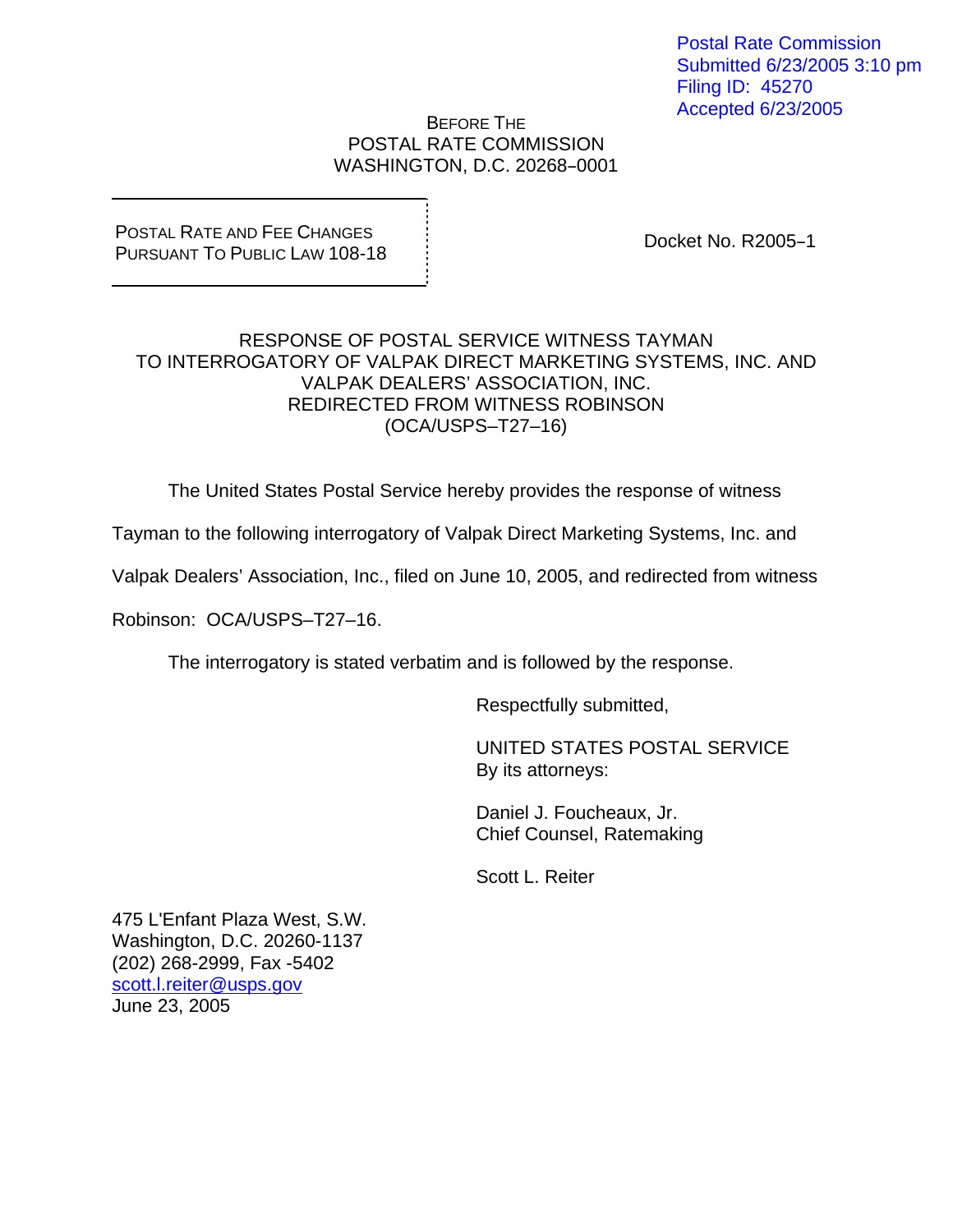### RESPONSE OF UNITED STATES POSTAL SERVICE WITNESS TAYMAN TO INTERROGATORY OF VALPAK DIRECT MARKETING SYSTEMS, INC. AND VALPAK DEALERS' ASSOCIATION, INC. REDIRECTED FROM WITNESS ROBINSON

## **VP/USPS-T27-16.**

Please refer to your testimony at page 12 (ll. 11-13) where you state:

the Postal Service cannot simply ignore its [the escrow requirement's] existence. To do so would be a breach of the financial management responsibilities established under the Postal Reorganization Act.

If the Postal Service cannot afford to ignore the existence of the escrow requirement without breaching the financial management responsibilities established under the Postal Reorganization Act, please explain how the Postal Service can afford to ignore its future unfunded health care liabilities (discussed at page 27 of the 2004 Annual Report of the U.S. Postal Service) which far exceed the FY 2006 escrow requirement of \$3.1 billion, without breaching its financial management responsibilities.

#### **Response**

The Postal Service has not ignored this responsibility. The Postal Service

follows Generally Accepted Accounting Principles and accounts for retiree health benefit

costs as a participant in a multi-employer plan.